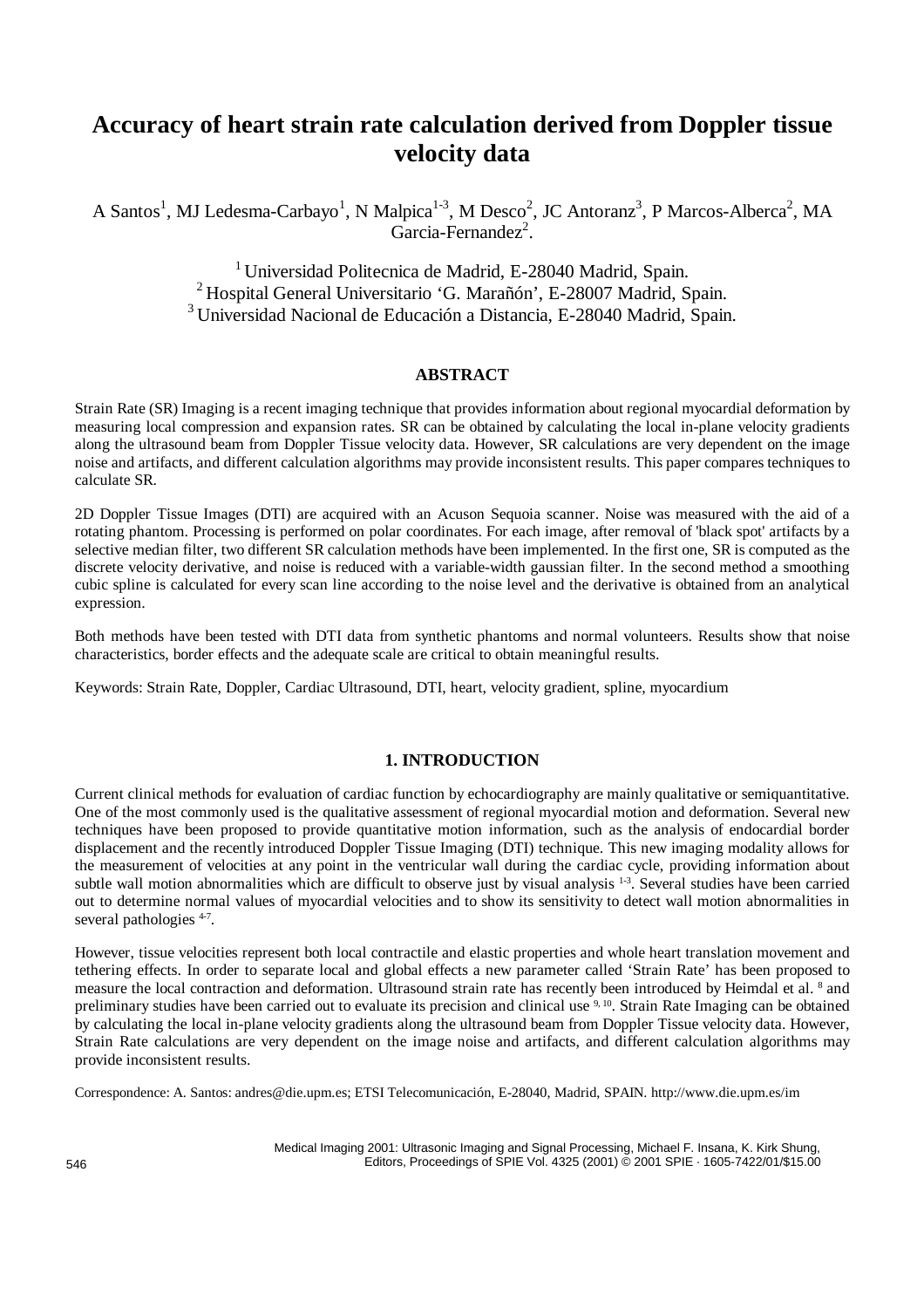This paper stresses the importance of considering noise and artifacts characteristics in the Strain Rate calculation method. Several calculation methods are compared taking into account real DTI noise characteristics measured with the aid of a rotating phantom. According to this model, the performance of two strain rate calculation methods is assessed. Analysis is performed on both synthetic phantom and real images acquired from normal volunteers.

#### **2. DEFINITIONS**

#### **2.1. Strain**

The strain-stress relationship is a common concept used to investigate the mechanical properties of materials and has recently been applied to the analysis of cardiac tissue properties. The concept of strain  $(\varepsilon)$  corresponds to the deformation of an object as a function of an applied force stress (*s*). It represents the percentage of change of the unstressed dimension after the application of stress, and holds for both expansion (positive strains) and compression (negative strains) 8, 11. Considering a one-dimensional object, the possible stress deformations are lengthening and shortening. In this case the strain can be expressed as the difference between the original length  $(L_0)$  and the length  $(L)$  after deformation, normalized by the

original length  $(L_0)$ , as shown in the following equation:

$$
\mathcal{E} = \frac{L - L_0}{L_0} \tag{1}
$$

As shown, the strain is a dimensionless parameter and, by convention, positive strains correspond to lengthening and negative strains to shortening.

In some cases the length of the object is known during the deformation process, in that case we can define the instantaneous strain as:

$$
\mathcal{E}(t) = \frac{L(t) - L(t_0)}{L(t_0)}
$$
\n<sup>(2)</sup>

where  $(L(t))$  is the length at a given instant (*t*) and  $(L(t_0))$  is the original length. When this relative measure is referred to the original length ( $L_0 \equiv L(t_0)$ ) the strain corresponds to the *Lagrangian strain*. But we could also express the deformation relative to the length at the previous instant. This definition is known as *natural* or *Eulerian strain* and can be expressed by:

$$
d\varepsilon_N(t) = \frac{L(t+dt) - L(t)}{L(t)} = \frac{dL}{L(t)}
$$
\n(3)

where  $d\mathcal{E}_N(t)$  is the amount of deformation occurring in a infinitesimally small time interval  $dt$ . Integrating through the whole time interval we get the total strain that has occurred. A relationship between the two definitions is found for the case of constant deformation rate as shown in the following expressions:

$$
\varepsilon_N(t) = \ln(1 + \varepsilon(t)) \longleftrightarrow \varepsilon(t) = \exp(\varepsilon_N(t)) - 1 \tag{4}
$$

It has been shown that natural strain is more adequate for the cardiac application because is not influenced by the initial time and length definitions 11.

All the definitions expressed for the one dimensional case can be generalized for two and three dimensions leading to the so called *strain tensor*, as a function of time with both the Lagrangian and the natural forms 10. For the case of two dimensions the strain tensor corresponds to: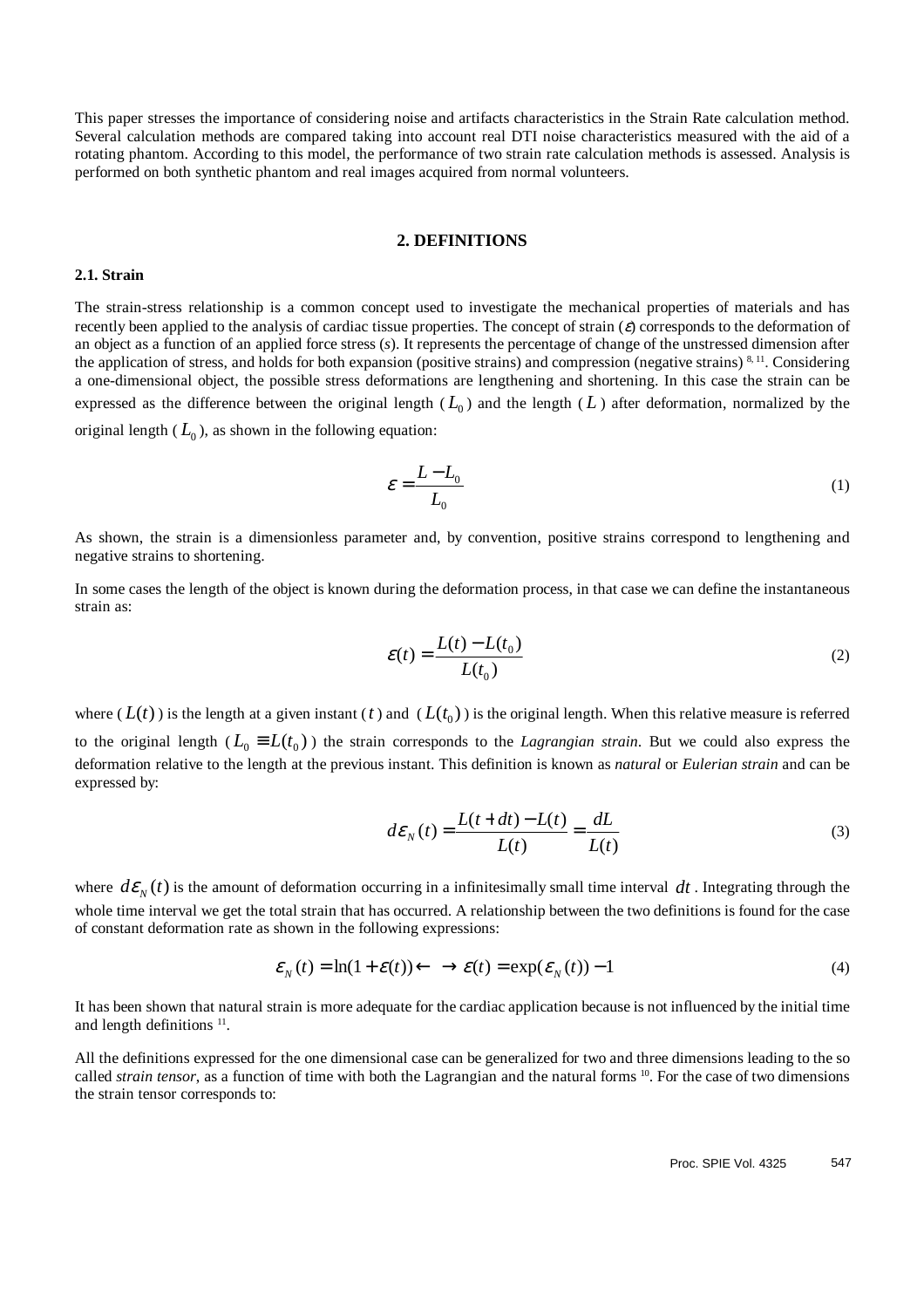$$
\begin{bmatrix} \varepsilon_x & \varepsilon_{xy} \\ \varepsilon_{yx} & \varepsilon_y \end{bmatrix} \text{ with } \begin{cases} \varepsilon_x = \frac{\Delta x}{x} & \varepsilon_{xy} = \frac{\Delta x}{y} \\ \varepsilon_{yx} = \frac{\Delta y}{x} & \varepsilon_y = \frac{\Delta y}{y} \end{cases}
$$
 (5)

where  $\mathcal{E}_x$  and  $\mathcal{E}_y$  are the two normal strains, and  $\mathcal{E}_{xy}$  and  $\mathcal{E}_{yx}$  are the two shear strains.

#### **2.2. Strain Rate**

The strain rate is a measurement of the rate of deformation and corresponds to the velocity of the deformation process. Taking into account equations (1) and (2) and the latter definition, the instantaneous strain rate  $\mathcal{E}(t)$  is expressed as the temporal strain derivative:<br>  $\mathcal{E}(t) = \frac{d\mathcal{E}(t)}{dt} = \frac{dL(t)}{dt} \cdot \frac{1}{L(t)} = \frac{L'(t)}{L(t)}$  (6 temporal strain derivative:

$$
\mathcal{E}(t) \equiv \frac{d\mathcal{E}(t)}{dt} = \frac{dL(t)}{dt} \cdot \frac{1}{L(t)} = \frac{L'(t)}{L(t)}
$$
(6)

 $\mathcal{E}(t) = \frac{\mathcal{E}(t)}{dt} = \frac{\mathcal{E}(t)}{dt} \cdot \frac{t}{L(t)} = \frac{\mathcal{E}(t)}{L(t)}$  (6)<br>
rmation and  $L(t)$  the instantaneous length. The strain rate units are s<sup>-1</sup>, compared with the<br>
Both Eulerian and Lagrangian strain rates can be defined with  $L'(t)$  being the rate of deformation and  $L(t)$  the instantaneous length. The strain rate units are s<sup>-1</sup>, compared with the rate of deformation units m⋅s<sup>-1</sup>. Both Eulerian and Lagrangian strain rates can be defined, and analogous expressions are found for the two and three dimensional *strain rate tensors*.

As a conclusion, both strain and strain rate are closely related and they can be derived one from each other as we will discuss later.

#### **3. PREVIOUS STUDIES**

Different approaches have been proposed to calculate the strain and strain rate parameters; some preliminary studies have been carried out to evaluate their precision and clinical usefulness <sup>8-10</sup>. Two main methods have been proposed: the Crosscorrelation method and the velocity gradient method.

The Cross-correlation method is based on the principles of elastography where two consecutive radiofrequency signals are compared to extract information about the tissue elasticity properties <sup>12, 13</sup>. Considering two consecutive radiofrequency signals applied to a tissue under deformation, the resultant backscatter signals received have similar patterns, except for a temporal shift related to the actual deformation. Cross-correlation analysis provides the temporal shift or delay introduced due to the object motion. From this analysis, different parameters such as the change in distance, local motion, velocities, etc., can be derived. The principal limitation of this technique is its high computational cost and the need of very high temporal resolution to avoid noisy estimates. That limits its application to M-mode acquisition.

On the other hand, Fleming et al.<sup>14</sup> and Uematsu et al.<sup>15</sup> introduced the concept of myocardial velocity gradient as an indicator of local contraction and relaxation. This concept is directly related to the already formulated Eulerian strain rate parameter (6) under the assumption of linear and uniform strain (homogeneous, isotropic and incompressible material) as can be shown in the following expression:

$$
\mathcal{E}(t) \equiv \frac{d\mathcal{E}(t)}{dt} = \frac{dL(t)}{dt} \cdot \frac{1}{L(t)} = \frac{L'(t)}{L(t)} \approx \frac{v_1(t) - v_2(t)}{L(t)}
$$
(7)

 $\mathcal{E}(t) = \frac{d\mathcal{E}(t)}{dt} = \frac{d\mathcal{E}(t)}{dt} \cdot \frac{d\mathcal{E}(t)}{dt} = \frac{d\mathcal{E}(t)}{dt} \approx \frac{d\mathcal{E}(t)}{dt}$  (7)<br>where  $v_1(t)$  and  $v_2(t)$  are the local instantaneous velocities at two myocardial points separated an  $L(t)$  distance. This<br> where  $v_1(t)$  and  $v_2(t)$  are the local instantaneous velocities at two myocardial points separated an  $L(t)$  distance. This formulation allows to compute myocardial strain rate as the spatial gradient of myocardial velocities, which can be obtained by Doppler echocardiography. Since the computational load is not high it can be implemented as a post-processing step strain component can be calculated from the strain rate curve time-integration expressed by: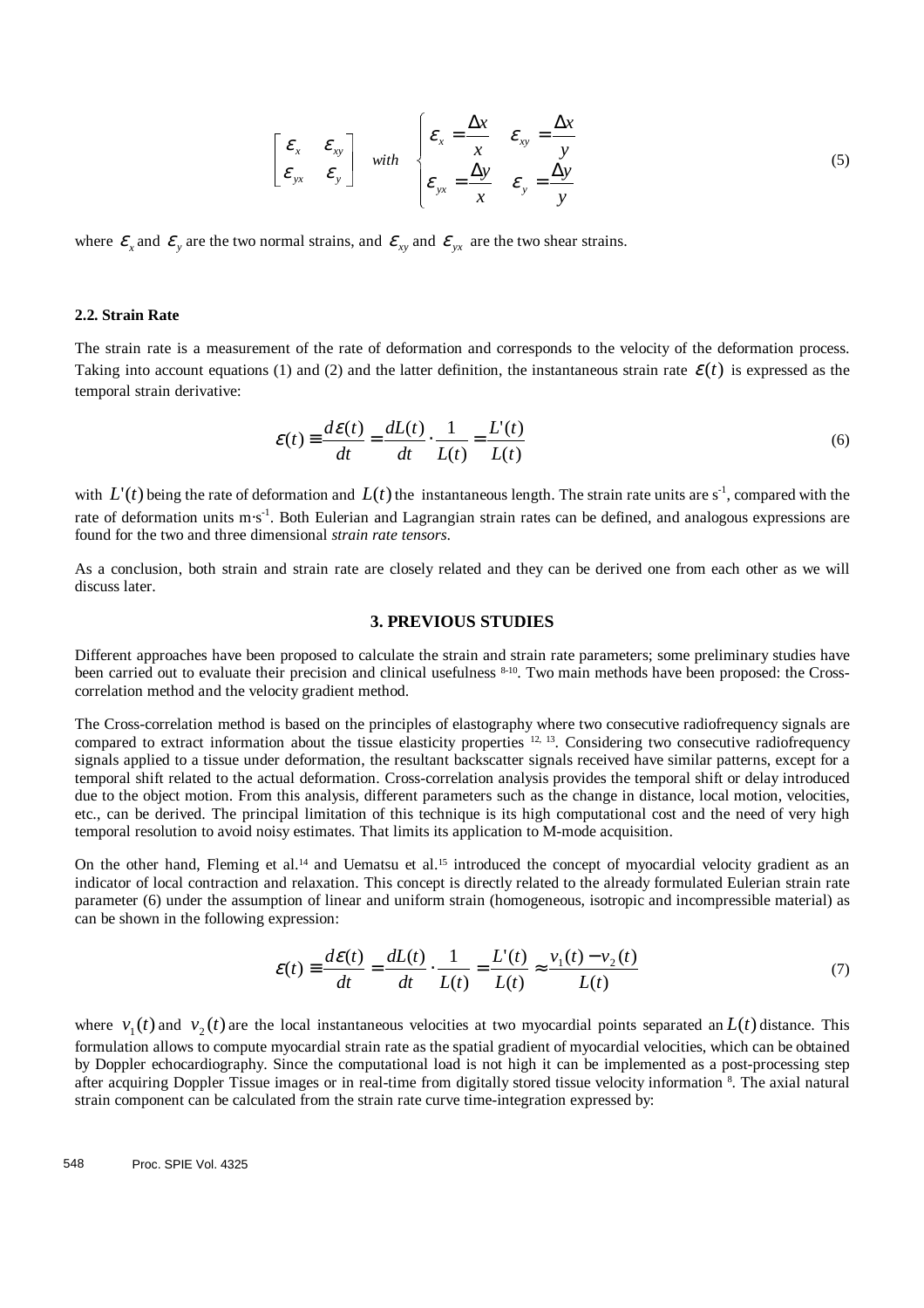$$
\mathcal{E}_N(t) = \int_{t_1}^t \dot{\mathcal{E}}_N(t) dt
$$
\n(8)

 $\mathcal{E}_N(t) = \int_{t_1}^{\infty} \dot{\mathcal{E}}_N(t) dt$  (8)<br>
Preliminary normal and pathological values of strain and strain rate have been investigated with this method in 2D<br>
sequences<sup>9, 16, 17</sup>. Its practical clinical use is still unde Preliminary normal and pathological values of strain and strain rate have been investigated with this method in 2D sequences <sup>9, 16, 17</sup>. Its practical clinical use is still under research.

techniques is their sensitivity to noise and artifacts present in the signals or images, that hamper the numerical calculation of the gradient. Numerical gradients are very sensitive to noise and good results are only obtained when smoothing is applied, limiting the spatial resolution of the method. In the following sections the problem of sensitivity to noise is considered, in order to obtain good strain rate estimates from the velocity gradient of DTI images, keeping the best possible spatial resolution and taking into account the characteristics of noise and artifacts.

#### **4. MATERIAL AND METHODS**

Noise and artifacts in DTI images were characterized using a rotating phantom. The conclusions are applied to the strain rate calculation methods. A preprocessing step and two new strain rate (SR) calculation methods are proposed. In the first one, SR is computed as the discrete velocity derivative, and noise is reduced with a variable-width gaussian filter. In the second method a smoothing cubic spline is calculated for every scan line according to the noise level and the derivative is obtained from an analytical expression. Performance of the two methods is quantitatively compared on data from a synthetic phantom and demonstrated on normal volunteers.

#### **4.1. Noise characterization and filtering**

A previous study was carried out to characterize noise and artifacts in the image using a rotating phantom, as described by Fleming 14. A diagram of the phantom is shown in **Figure 1**. A DC motor produces a controlled rotation of a cylindrical sponge immersed in a water tank. A stroboscopic lamp is used to calibrate the system in order to produce the desired angular velocity. Values with similar amplitude to the cardiac velocity (1-5 cm/s) were chosen. The angular velocity is known at every moment, so the axial component of the velocity can be calculated at every point in the sponge, allowing to calculate the theoretical DTI image.



**Figure 1.** Diagram of the rotating phantom.

Phantom DTI images were acquired with an Acuson Sequoia® scanner (Mountain View, CA, USA) using different color calibration tables and system parameters. The difference between the ideal calculated image and the acquired image was studied in polar coordinates (**Figure 2**). Two different sources of error were identified: an additive random noise and the presence of 'black spot' artifacts, usually small in size, which do not actually correspond to low velocities.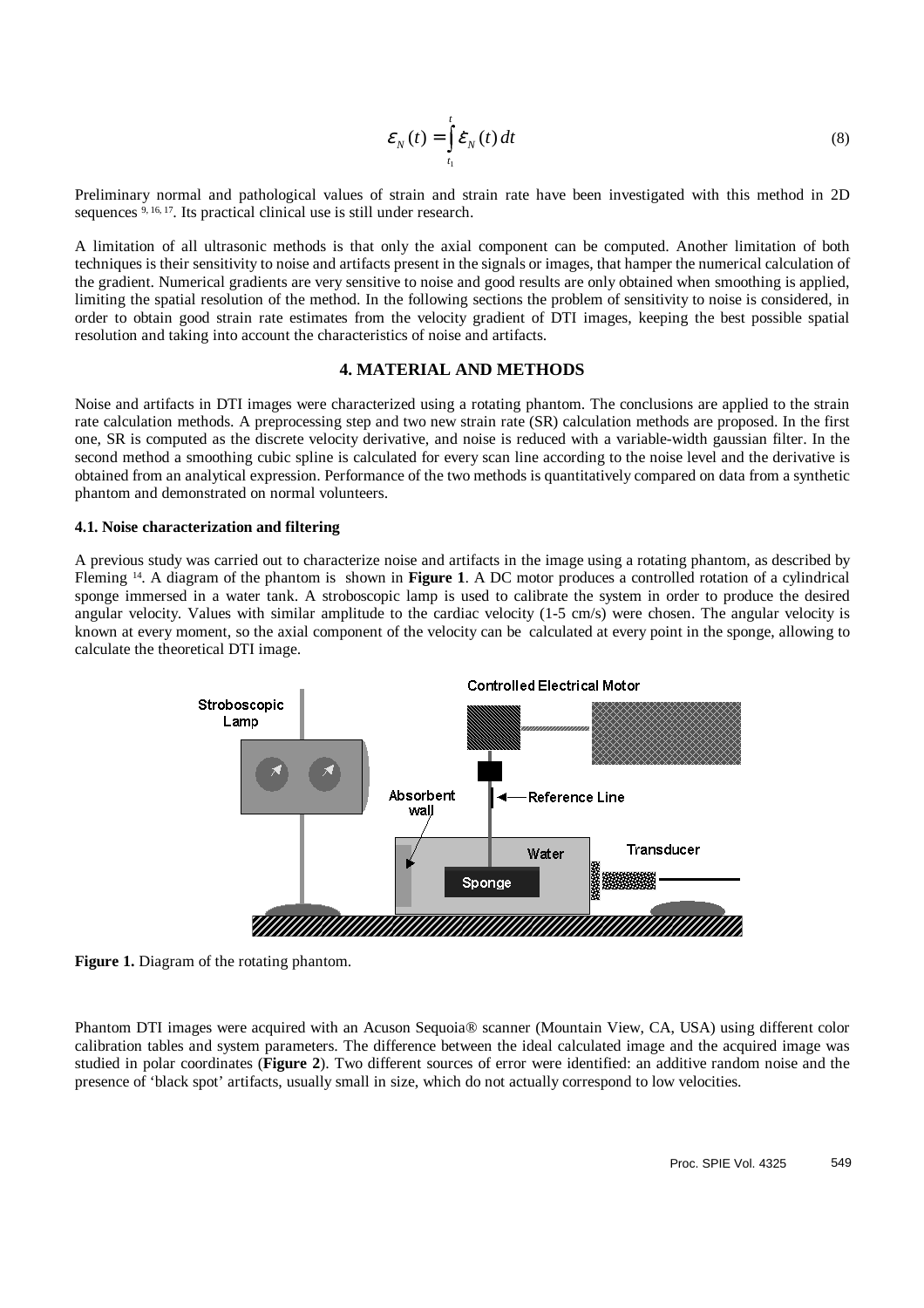



As a result, the random noise was characterized as a leptokurtic distribution with a standard deviation of 2% of the velocity span. Another important conclusion of this study was the influence of the different color tables on the analysis. The accuracy in obtaining velocity information by decoding the color is different for each table and also for different parts of the same table.

Another effect that appears on the images is the existence of some blurring at the edges. It is due to several causes that limit the resolution of the scanner itself, plus the effect of the interpolation when converting from polar to Cartesian coordinates to generate the image. To avoid this problem when characterizing the noise, an eroded mask of valid velocities (higher than a threshold) was applied.

A specific filter was designed to eliminate 'black–spot' artifact by means of a selective median filter. Other authors have already proposed median filtering for noise suppression in ultrasound images 18. Our approach consists of a median filter only applied where artifacts are present and consequently not affecting the signal level at other points. This increases significantly the signal to noise ratio. Artifacts are identified as those areas, of the appropriate size, where the difference between the original and the median-filtered images is higher than a threshold obtained from the random noise distribution  $(2\sigma)$ . **Figure 2** shows the result of the artifact-correction filter.

## **4.2. Strain Rate Synthetic Phantom**

A synthetic phantom was designed to test the different strain rate algorithms. The phantom is an image consisting of a ramp of continuously increasing velocity with value range and gradient similar to those found in real cardiac images. Different disturbing effects can be independently added to study their influence in the algorithm performance. These effects are:

- 1. Black spot artifacts of different sizes.
- 2. Interruption of the ramp to simulate heart wall borders.
- 3. Blurring at the borders, modeled as a gaussian smoothing.
- 4. Additive noise with the statistical properties found in the previous study.

This phantom was used to assess and compare the performance and robustness of the two algorithms described below with respect to the different disturbing effects. **Figure 3** shows the synthetic phantom image, with all the disturbing effects added. On the right part, the ideal profile and the profile with all the effects are displayed.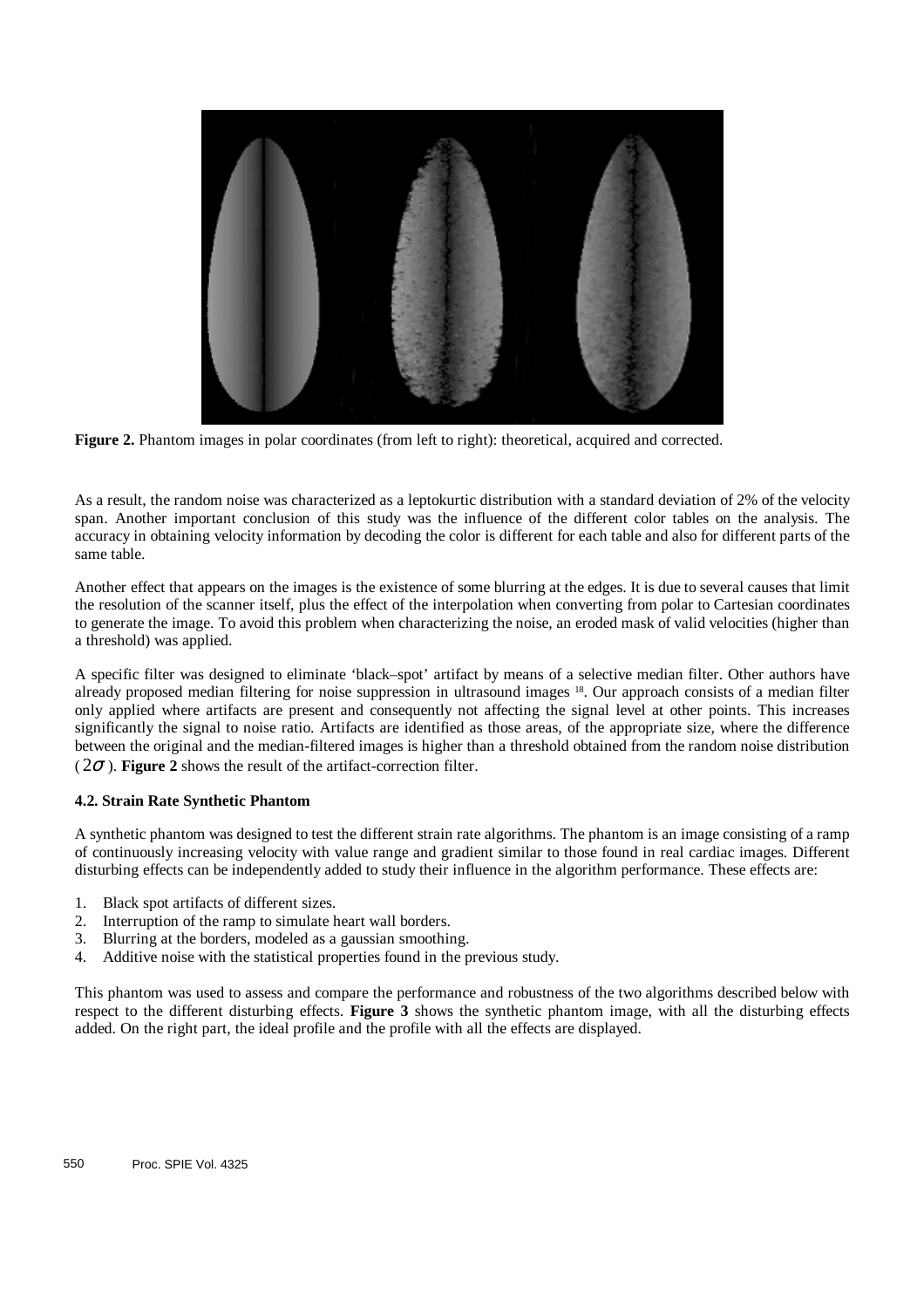

**Figure 3.** Left: synthetic phantom image. Middle: ideal profile. Right: profile with realistic distortions.

#### **4.3. Strain Rate Calculation methods**

Most of the published literature on strain rate imaging does not include detailed explanations on the method used to calculate the strain rate 8-10. In broad terms, they consist of a smoothing step (averaging) for noise reduction, followed by a discrete gradient calculation using points separated a given distance (usually 1 or 0.5 cm). The main limitation of this approach is the low spatial resolution achieved. Averaging at the borders, due to the already mentioned blurring effect, results in very high values of spatial gradient at the edges, specially critical when transmural gradient is being calculated.

In this section two new procedures are proposed to compute the velocity gradient avoiding the edge effects as much as possible. Experiments were also carried out to find the spatial resolution obtained for a reasonable signal-to-noise ratio. In both methods the derivative is calculated along the direction of the ultrasound beam (ρ) by converting the image into polar coordinates.

The selective median filter explained in 4.1 is applied. In order to avoid the edge blurring effect, a morphological erosion is applied before calculating the strain rate.

#### **Adaptive Discrete Algorithm**

The first method is similar to the one proposed by Heimdal et al.  $8,13$ . Averaging is applied along each line in the polar image, followed by the calculation of the gradient as the difference between points separated a distance *s*. Both averaging and gradient scope are adjusted when approaching the wall edges, in order not to include in the calculations points outside the wall.

## **Cubic smoothing spline algorithm**

The second method proposed is based on a piece-wise cubic spline smoothing. For every scan line intervals with valid velocity values are identified and a cubic smoothing spline is fitted in each interval. This procedure provides a continuous framework allowing for an analytical calculation of the derivative at each point. Smoothing splines are analyzed in detail in <sup>19</sup>, many other authors have proposed extensions and applications <sup>20, 21</sup>. This method consist of a interpolation process with a relaxed constraint in order to achieve an approximate fit instead of the perfect fit obtained with traditional interpolation. The formulation for cubic splines is expressed by:

$$
p\sum_{i}(f(k)-s(k))^{2}+(1-p)\int (s^{2}(x))^{2}dx
$$
\n(8)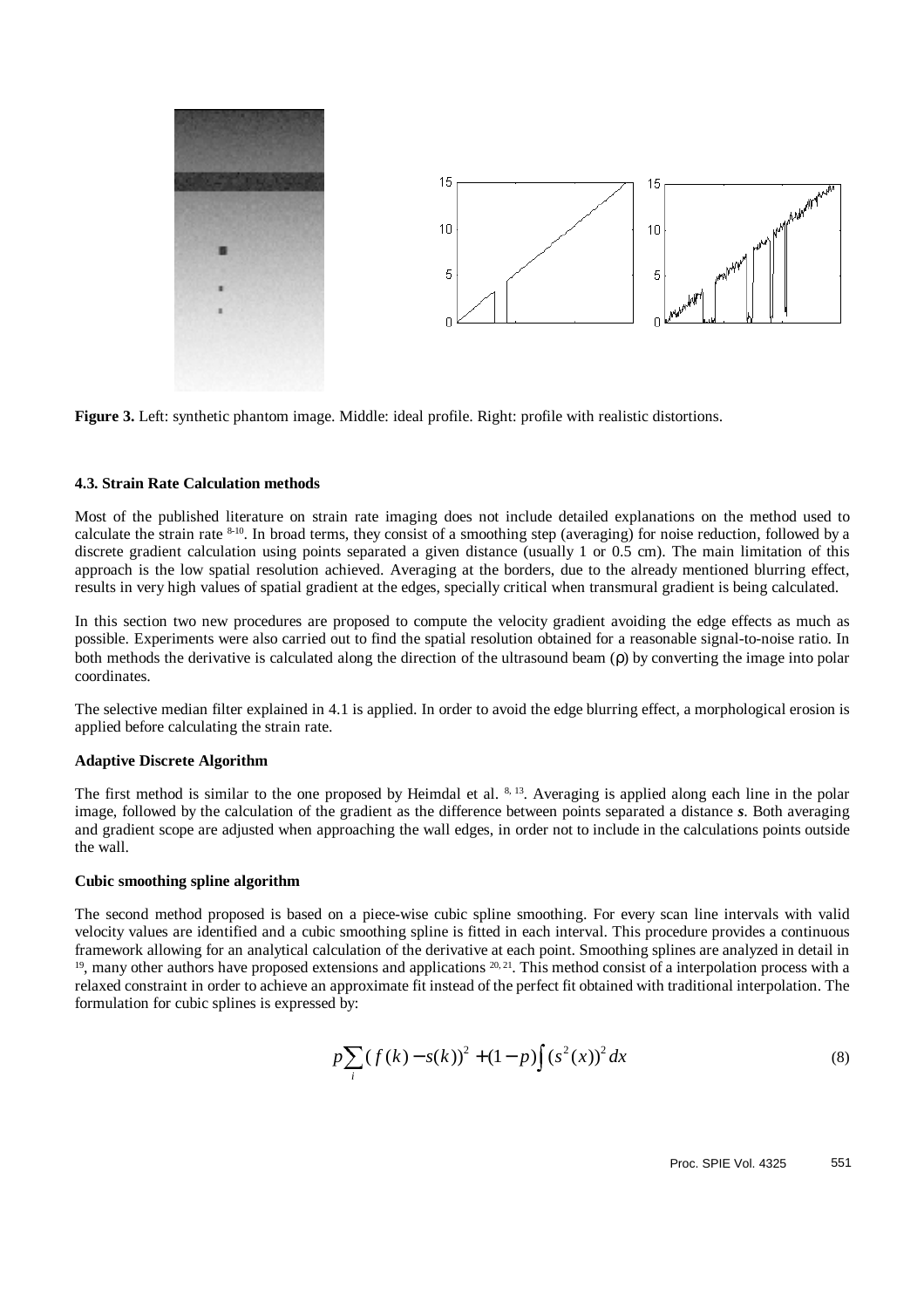where **p** is the regularization parameter, that represents the tuning factor to filter the noise. Reinsch<sup>19</sup> proposed an automatic method to calculate the regularization parameter when noise variance was known, however the restriction imposed by the calculation of the derivative is stronger than the one imposed to get a reasonable signal to noise ration when smoothing splines are used only for filtering purposes.

## **4.4. Experimental setting**

The two proposed methods are compared using the synthetic phantom described in 4.2. Spatial resolution is assessed by measuring the resulting FWHM for every method. Since theoretical strain rate values are known the mean square error can be calculated. Sensitivity to the disturbing effects is also analyzed.

Real DTI studies with normal volunteers were acquired on an ACUSON Sequoia scanner (Mountain View, CA, USA) and later transferred to a PC by a magnetic optical disk in DICOM format. Strain rate images were calculated using the best algorithm parameters as obtained from the phantom simulations.

## **5. RESULTS**

In a first step the two algorithms were characterized to find the proper settings that produce equivalent spatial resolution. Resultant FWHM of the filters was calculated for this purpose. **Figure 4** illustrates how an FWHM of 0.8 cm. (cubic spline smoothing algorithm,  $p=0.001$ ) was found to be equivalent to  $s=0.8$  cm for the adaptive discrete algorithm.



**Figure 4.** Measured FWHM. FWHM =  $0.8$  cm. Left: cubic spline smoothing algorithm,  $p=0.001$ . Right: adaptive discrete algorithm, *s*= 0.8 cm.

Once equivalent spatial resolution settings were found, the two algorithms were compared in the presence of noise varying the FWHM. The mean square error (MSE) with respect to the ideal strain rate was calculated for different FWHM with both algorithms as shown in **Table 1**. **Figure 5** shows strain rate profiles resultant from the two algorithms at different spatial resolutions (FWHM).

| <b>Algorithm</b>       | $FWHM = 1cm$   |               | $FWHM = 0.8$ cm   $FWHM = 0.5$ cm   $FWHM = 0.3$ cm |               |  |
|------------------------|----------------|---------------|-----------------------------------------------------|---------------|--|
| <b>Cubic Smoothig</b>  | 0.0120         | 0.0180        | 0.0552                                              | 0.2473        |  |
| <b>Spline</b>          | $(p = 0.0005)$ | $(p = 0.001)$ | $(p = 0.005)$                                       | $(p = 0.05)$  |  |
| <b>Adaptive Length</b> | 0.0132         | 0.0215        | 0.0731                                              | 0.2815        |  |
| <b>Discrete</b>        | $(s = 1cm)$    | $(s = 0.8cm)$ | $(s = 0.5cm)$                                       | $(s = 0.3cm)$ |  |

|  | Table 1. Mean Square Error (MSE) of Strain Rate at different FWHM. |  |  |  |
|--|--------------------------------------------------------------------|--|--|--|
|  |                                                                    |  |  |  |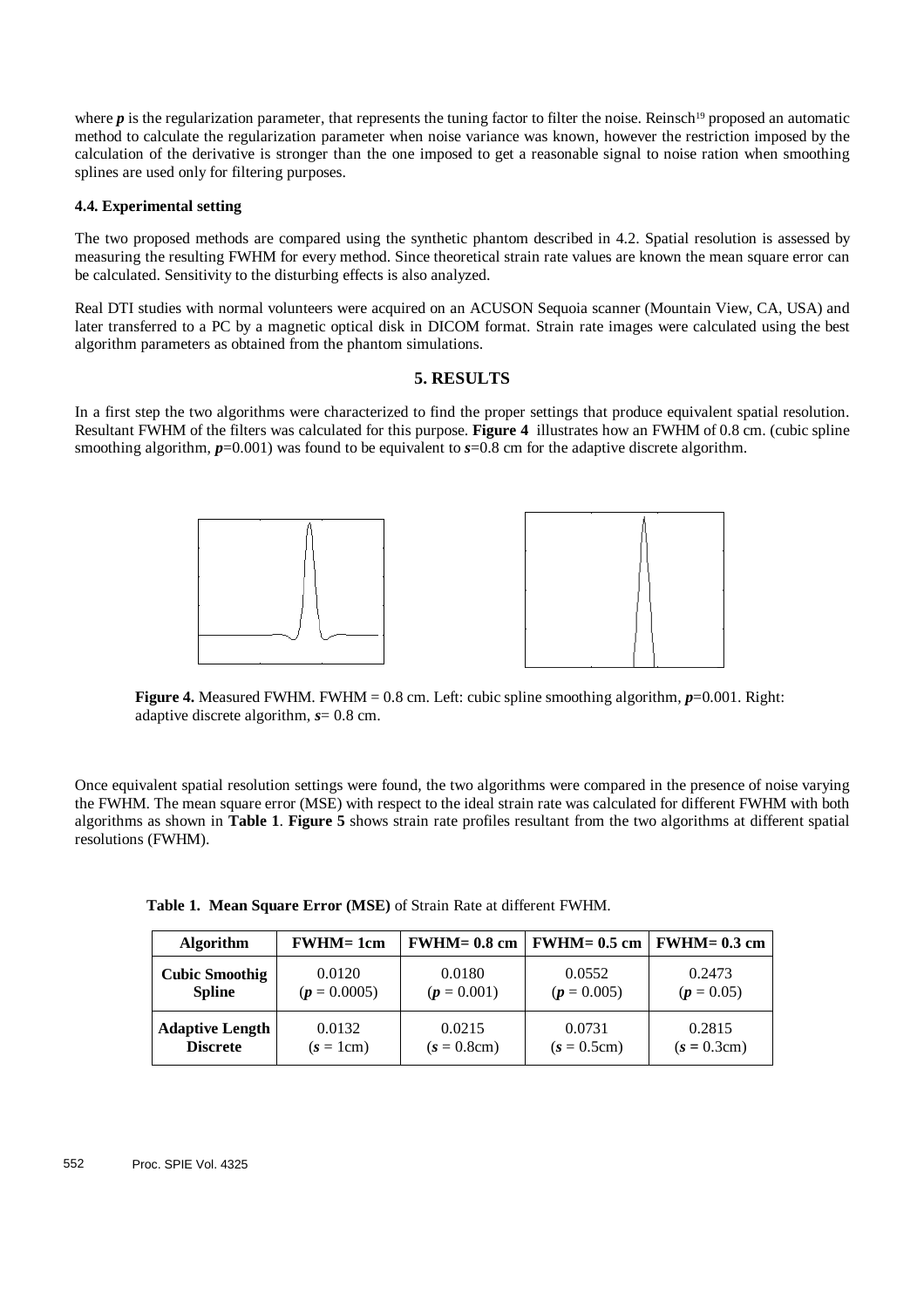We conclude that both methods give similar mean square error at the same spatial resolution, with slightly better results for the cubic spline smoothing algorithm. The experiments have been performed for FWHM from 1 cm to 3 mm, although the mean square error is very high for resolutions better than 5 mm. This limitation means that good results for transmural strain rate can hardly be obtained if the image characteristics are not improved.



**Figure 5.** Strain Rate profiles for both algorithms at different values of FWHM.

The effect of the preprocessing steps was also evaluated. **Figure 6** shows the result of the two algorithms with and without black spot correction. FWHM of 0.8 cm. was chosen for these experiments.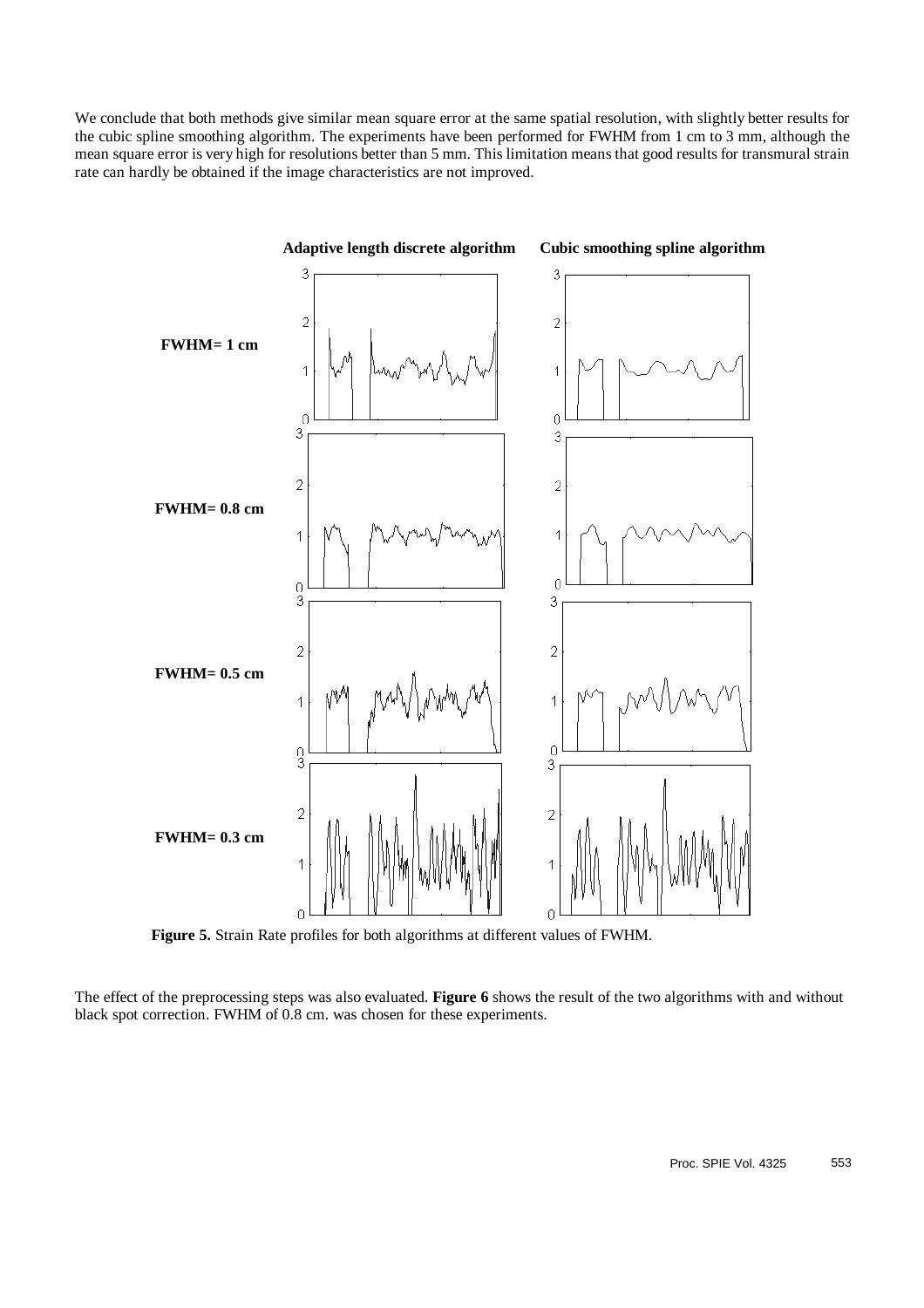

**Figure 6**. Left. Original velocity profile. Middle and Right. Strain Rate profiles provided by both algorithms with and without black spot correction.

Influence of the edge blurring was also considered. **Figure 7** illustrates the performance of the two algorithms using or not border erosion, for FWHM of 0.8 cm.



**Figure 7**. Left. Original velocity profile. Middle and Right. Strain Rate profiles from both algorithms with and without edge blurring erosion.

It seems that the cubic smoothing spline algorithm is clearly more robust in the presence of 'black spots' artifacts. However, the effect of the edge blurring is enormous at the wall borders for both algorithms. As a conclusion, an improvement of the preprocessing steps is clearly demanded since erroneous results may arise when no corrective measurements are taken.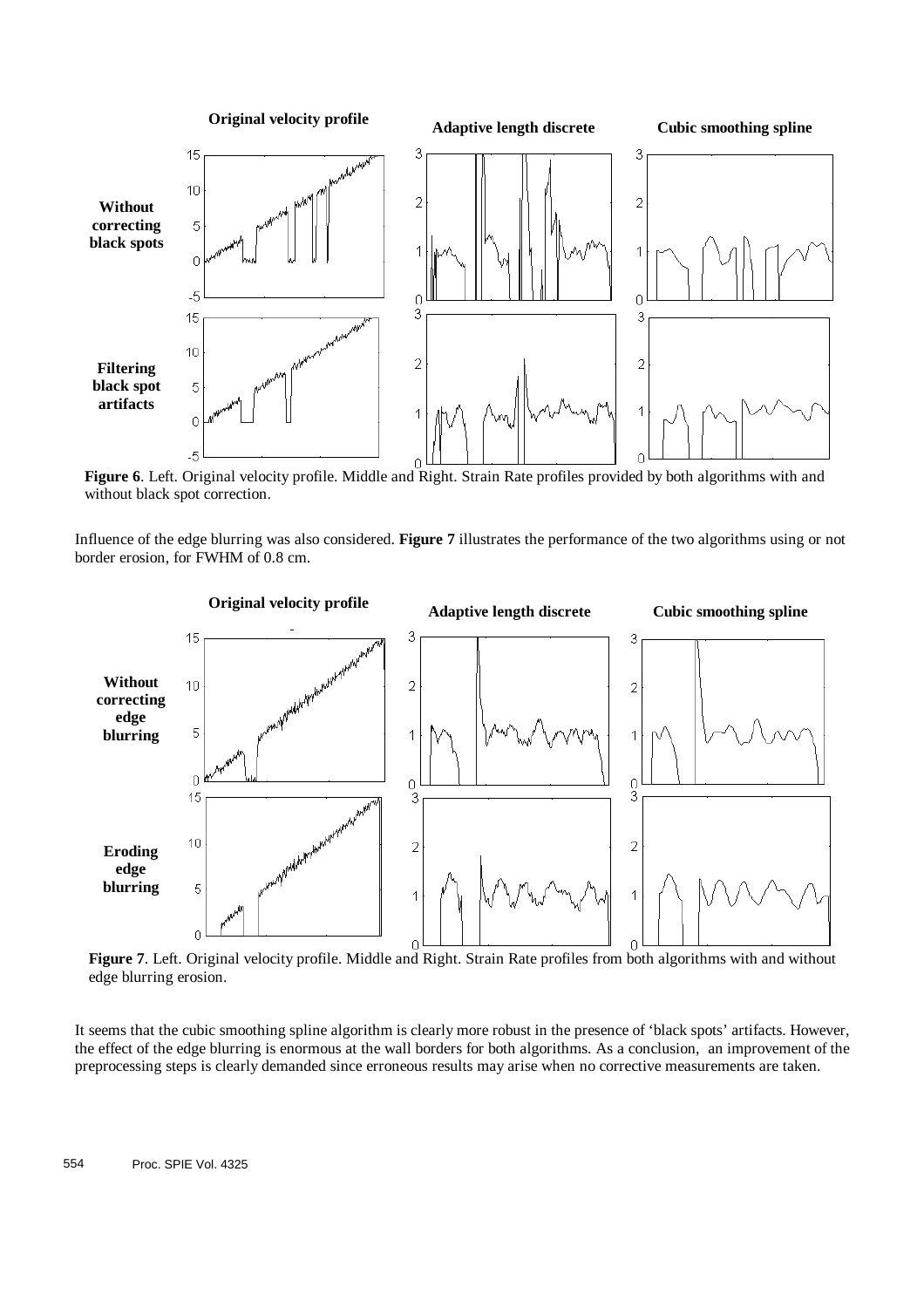The best configuration of the described algorithms was also tested on real DTI images from normal volunteers. Four chambers view images were carefully acquired to have the cardiac wall along the ultrasound beam to get the pure longitudinal natural strain rate component from the strain rate analysis. Paresternal long-axis views were also carefully acquired to have the cardiac wall perpendicular to the ultrasound beam to be sure that the pure radial (transmural) natural strain rate component is being calculated. In **Figure 8** the original velocity image and the resultant strain rate image are shown.





**Figure 8**. Left. Original velocity image. Right. Strain Rate image.

## **6. CONCLUSION**

This paper reviews some factors that affect the calculation of strain rate images from Doppler Tissue data. Two methods to calculate the strain rate are proposed and evaluated. The effect of noise and artifacts have been shown to be critical to obtain meaningful results and the algorithms are very sensitive when no corrections are applied. Scale has also been studied and it has been shown that at resolutions better than 5 mm the strain rate cannot be calculated with a reasonable accuracy. To conclude, we consider that Strain Rate calculation is very sensitive to the image quality, being its clinical use still under discussion.

## **REFERENCES**

- 1. K. Miyatake, M. Yamagishi, N. Tanaka, M. Uematsu, N. Yamazaki, Y. Mine, A. Sano, and M. Hirama, "New method for evaluating left ventricular wall motion by color-coded tissue Doppler imaging: in vitro and in vivo studies," *J Am Coll Cardiol*, vol. 25, pp. 717-24, 1995.
- 2. M. A. García-Fernández, J. L. Zamorano, and J. Azevedo, *Doppler Tissue Imaging*. New York: McGraw-Hill, 1997.
- 3. M. Desco, C. Antoranz, and M. A. García-Fernández, "Quantitative analysis of colour-coded Doppler tissue images.," presented at *Computer Assisted Radiology CAR'96*, Amsterdam, 1996.
- 4. C. L. Donovan, W. F. Armstrong, and D. S. Bach, "Quantitative Doppler tissue imaging of the left ventricular myocardium: validation in normal subjects," *Am Heart J*, vol. 130, pp. 100-4, 1995.
- 5. J. Gorcsan, 3rd, D. P. Strum, W. A. Mandarino, V. K. Gulati, and M. R. Pinsky, "Quantitative assessment of alterations in regional left ventricular contractility with color-coded tissue Doppler echocardiography. Comparison with sonomicrometry and pressure-volume relations," *Circulation*, vol. 95, pp. 2423-33, 1997.
- 6. G. Derumeaux, M. Ovize, J. Loufoua, X. Andre-Fouet, Y. Minaire, A. Cribier, and B. Letac, "Doppler tissue imaging quantitates regional wall motion during myocardial ischemia and reperfusion," *Circulation*, vol. 97, pp. 1970-7, 1998.
- 7. N. Yamazaki, Y. Mine, and A. Sano, "Analysis of ventricular wall motion using color-coded tissue Doppler imaging system.," *Jpn J Appl Phys*, vol. 33, pp. 3141-3146., 1994.